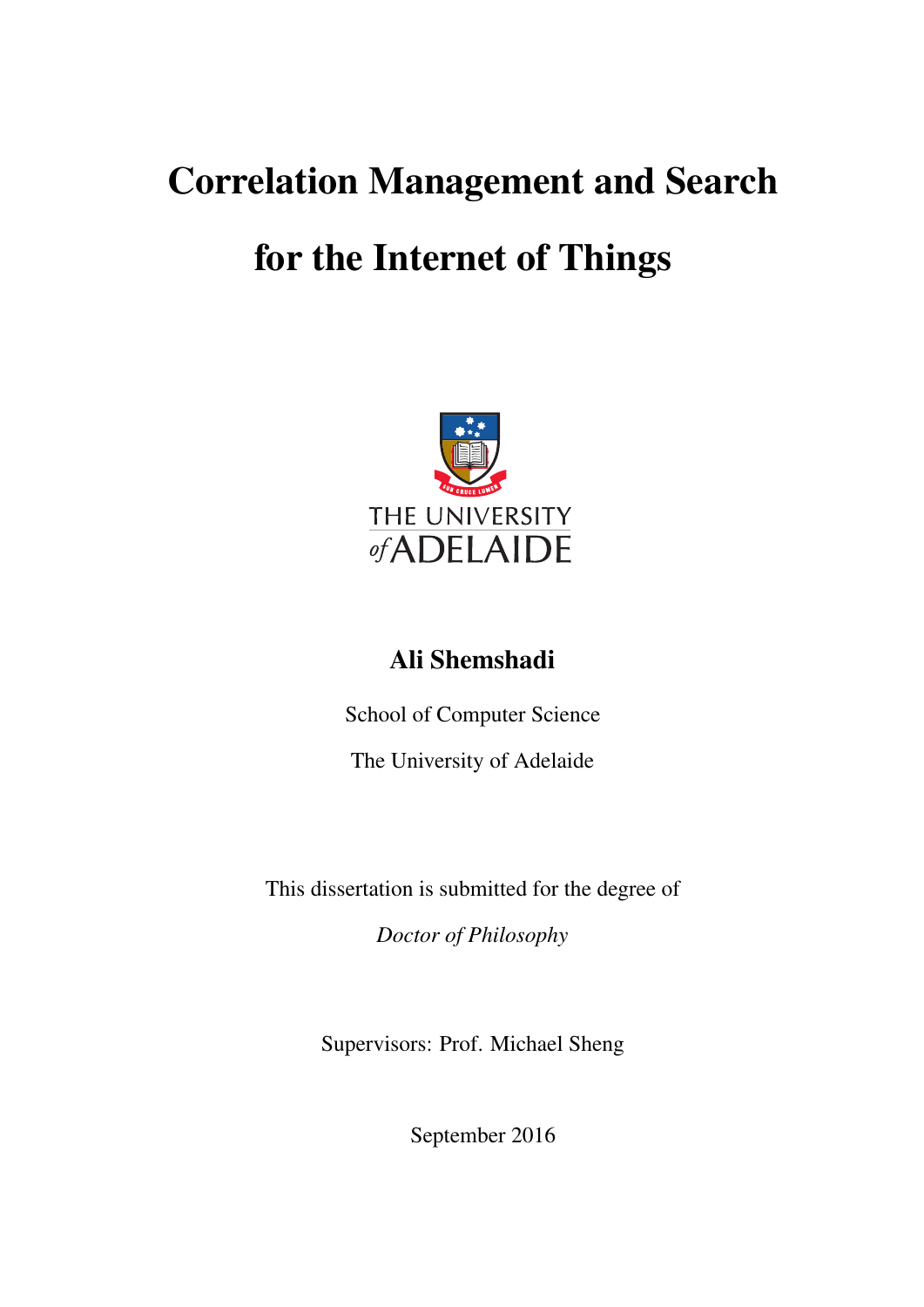© Copyright by Ali Shemshadi September 2016

All rights reserved.

No part of the publication may be reproduced in any form by print, photoprint, microfilm or any other means without written permission from the author.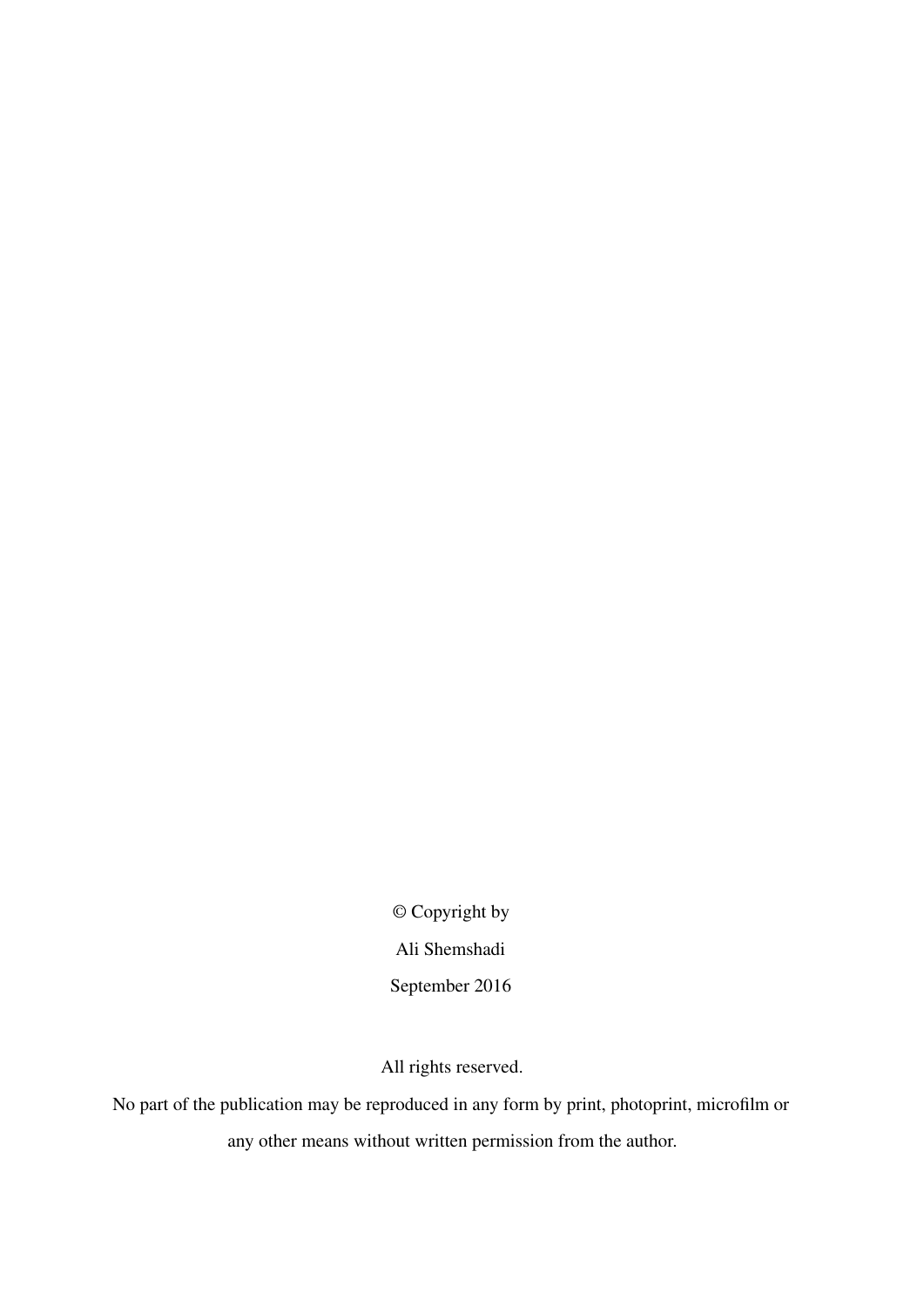To my mother and father, my wife and my two little princes, my brother and sister, who made all of this possible, for their endless encouragement and patience.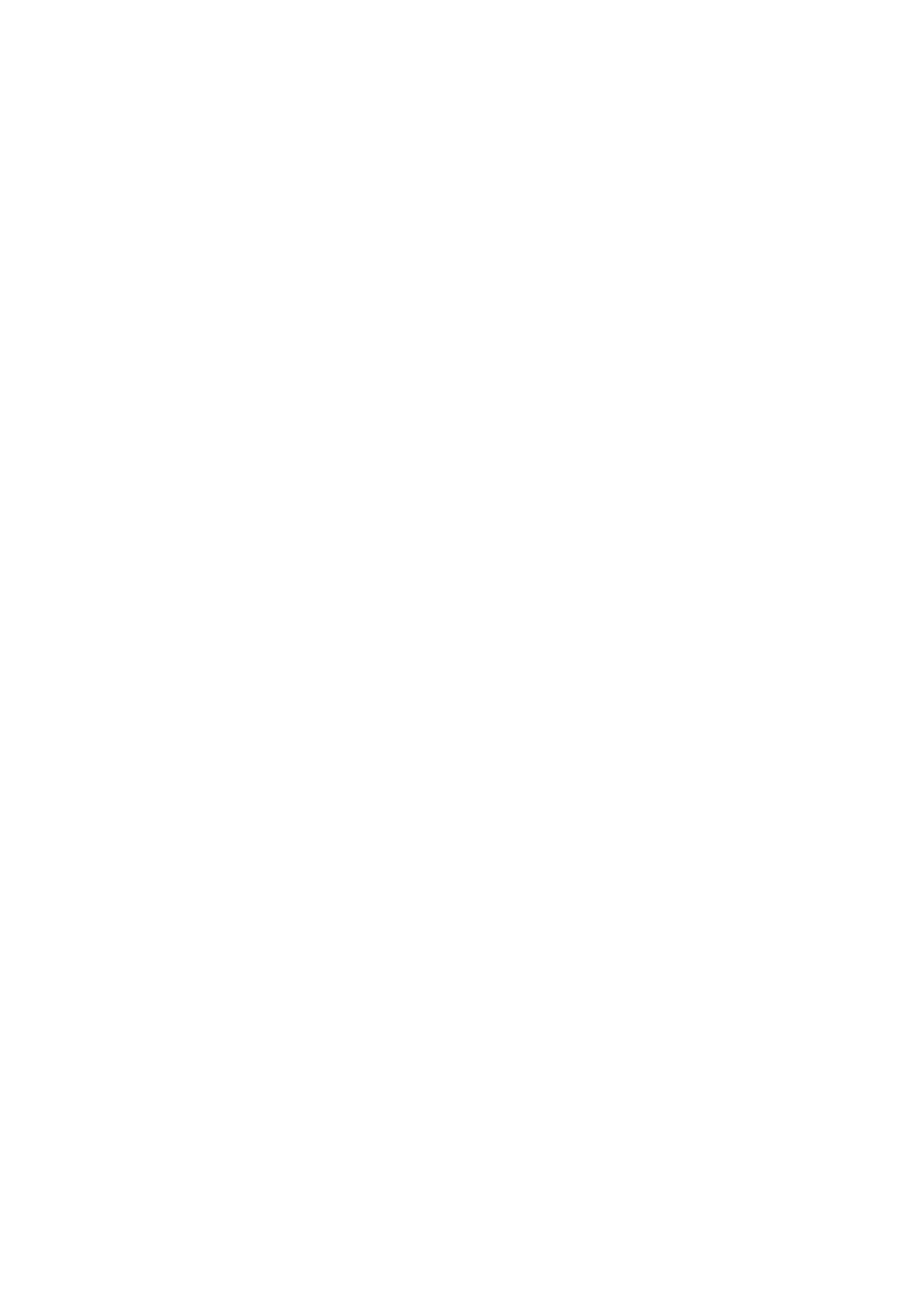#### **Declaration**

I certify that this work contains no material which has been accepted for the award of any other degree or diploma in my name, in any university or other tertiary institution and, to the best of my knowledge and belief, contains no material previously published or written by another person, except where due reference has been made in the text. In addition, I certify that no part of this work will, in the future, be used in a submission in my name, for any other degree or diploma in any university or other tertiary institution without the prior approval of the University of Adelaide and where applicable, any partner institution responsible for the joint-award of this degree. I give consent to this copy of my thesis, when deposited in the University Library, being made available for loan and photocopying, subject to the provisions of the Copyright Act 1968. I also give permission for the digital version of my thesis to be made available on the web, via the University's digital research repository, the Library Search and also through web search engines, unless permission has been granted by the University to restrict access for a period of time.

> Ali Shemshadi September 2016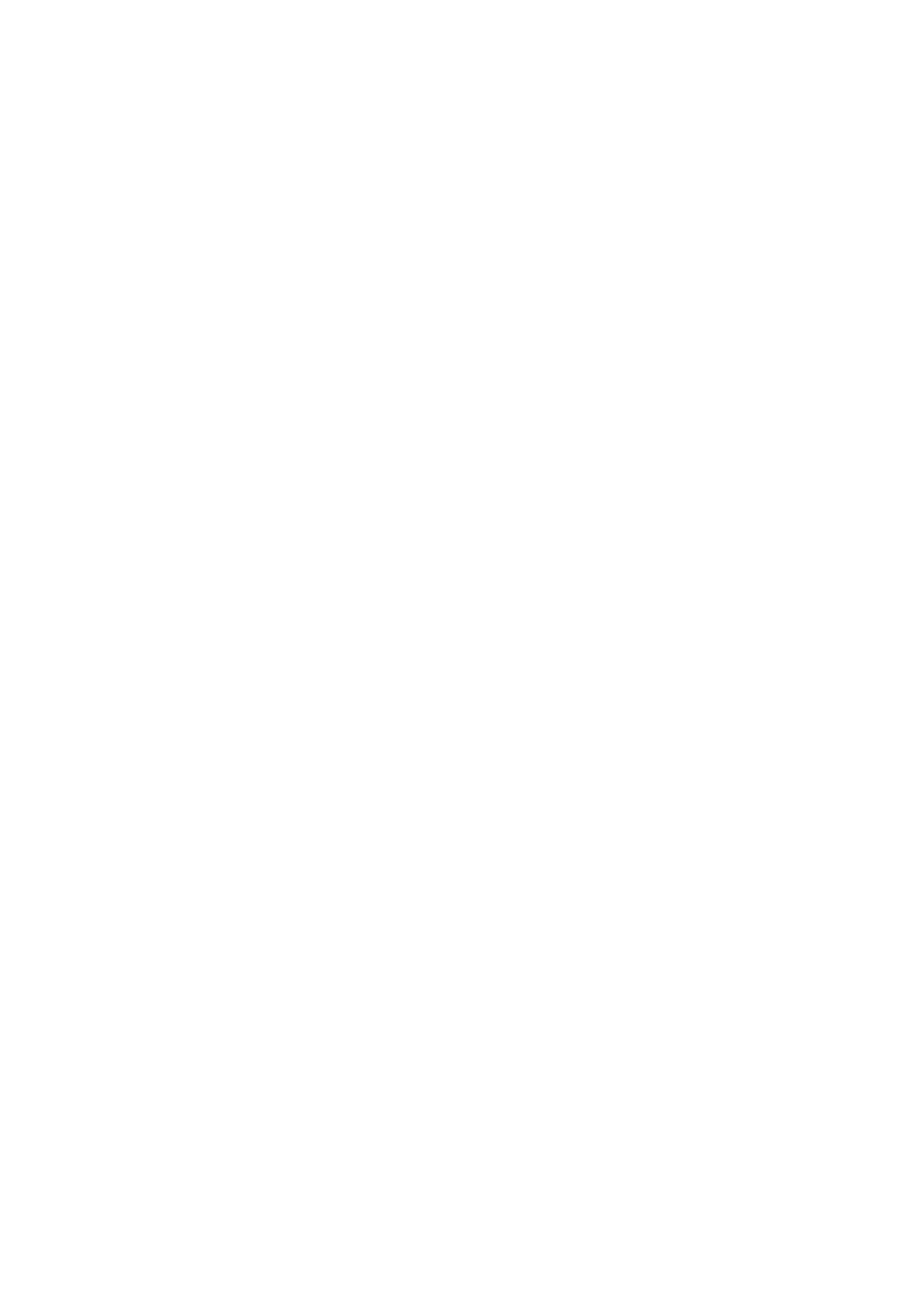#### Acknowledgements

I could not have arrived at this point without the help and support of my peers, supervisors, instructors, friends and of course, my family. I found the experience of working with the school, staff and students at the University of Adelaide to be both joyful and fruitful and thus, I would like to thank all of these people, who made my PhD journey such a great experience. Firstly, I owe a sincere gratitude towards my supervisor, Prof. Michael Sheng, a compassionate teacher, a hard-working researcher and an outstanding supervisor. His motto from the early days of my graduate study was "aim high and never compromise" keeps me inspired and motivated. This success was due to his devotion to his students, which is exemplary and unique. His kind personality made me rethink about the offers from other institutions and thoroughly changed my life and career path towards a highly positive direction. Secondly, I would like to thank my co-supervisors, Prof. Zbigniew Michalewicz and Prof. Hong Shen for their supports before and throughout my post-graduate study.

I am blessed to find the opportunity to befriend with many fellow colleagues in our research group. I appreciate every minute that I had the opportunity to be with them. In particular, I would like to acknowledge Dr. Yongrui Qin, Dr. Lina Yao and Ms. Wei Emma Zhang. It was such a pleasure for me to collaborate with and learn from them. Furthermore, I would like to thank the staff at Xively, the IoT platform for sharing their data.

Lastly, but not the least, I owe a huge debt of gratitude to my mother, my father, my wife, my both princes, my brother and my sister for their patience, encouragement and support without which, I could not be successful at any point of time in the past, present and future.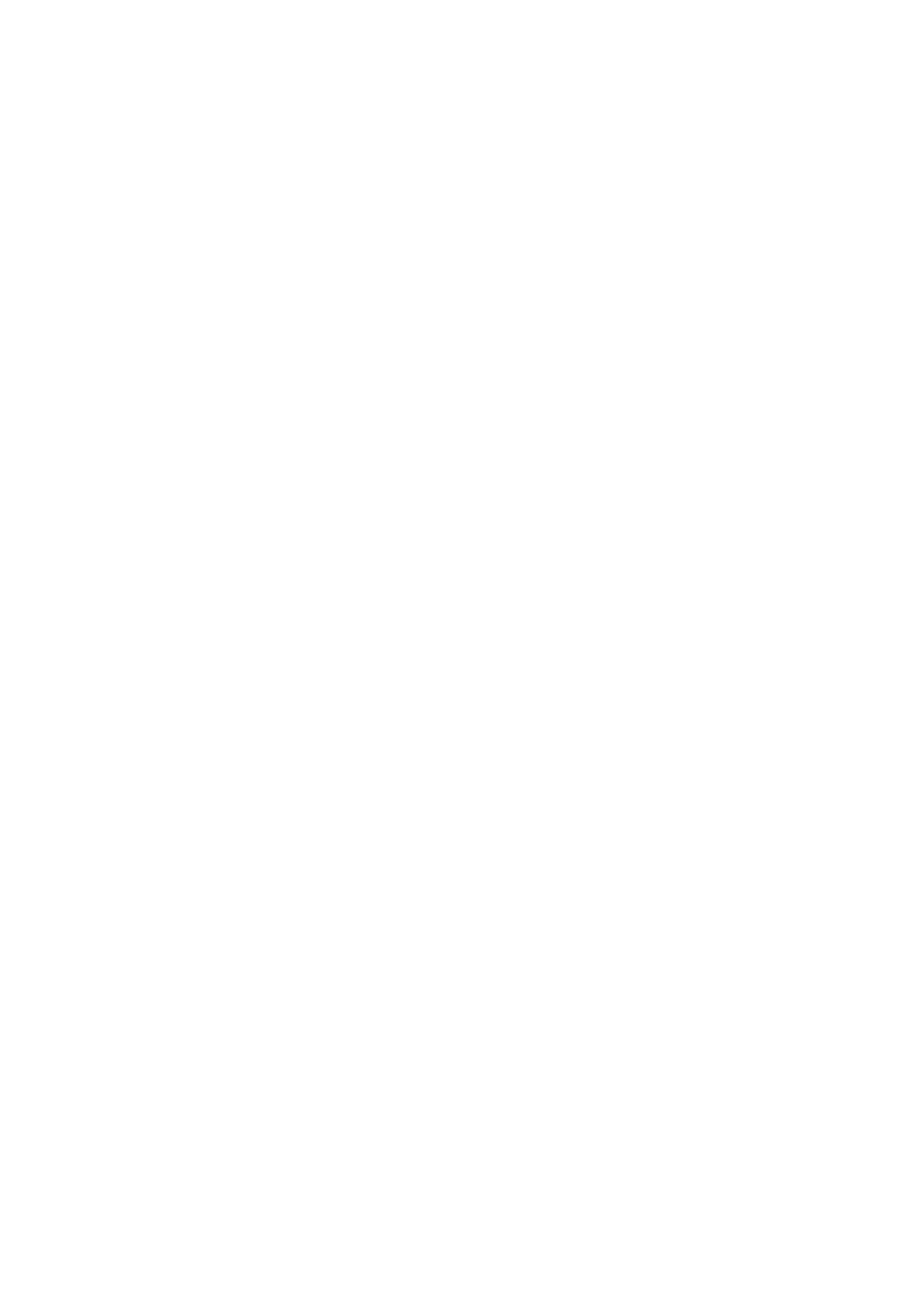#### Abstract

The Internet of Things (IoT) is a compelling paradigm, which aims to enable everyday physical things embedded with electronics, software, sensors, and network connectivity to collect and exchange data on the Internet. It is anticipated that by 2020, billions of things get connected to the Internet. Creating future IoT search engines is a key step towards unlocking answering the above question. Future search engines can potentially in revolutionise various applications in different domains. Existing approaches for searching the IoT use simple techniques to obtain a list of things for a query. The state of the art needs to be improved in different aspects. For instance, it is often disregarded that in the context of IoT, we have two types of users including machines and human users. In addition, many have complained about the absence of the real-world IoT data. Unsurprisingly, a common question that arises regularly nowadays is "Does the IoT already exist?". So far, little has been known about the real-world situation on IoT, its attributes, the presentation of data and user interests. Moreover, existing approaches also disregard the attribute based correlations between things in the real-world. In this dissertation, we review the state of the art in IoT search domain and propose a novel framework to collect and analyse IoT data. Our system is also able to resolve IoT queries based on the knowledge that is acquired from the IoT data sources. Furthermore, we introduce a novel technique to extract the correlations between things. Our framework is capable of using the correlations to improve the quality of search results for both types of users. We investigate the scalability and the effectiveness of our approach using large scale and real-world datasets. Moreover, we investigate two case studies in transport systems in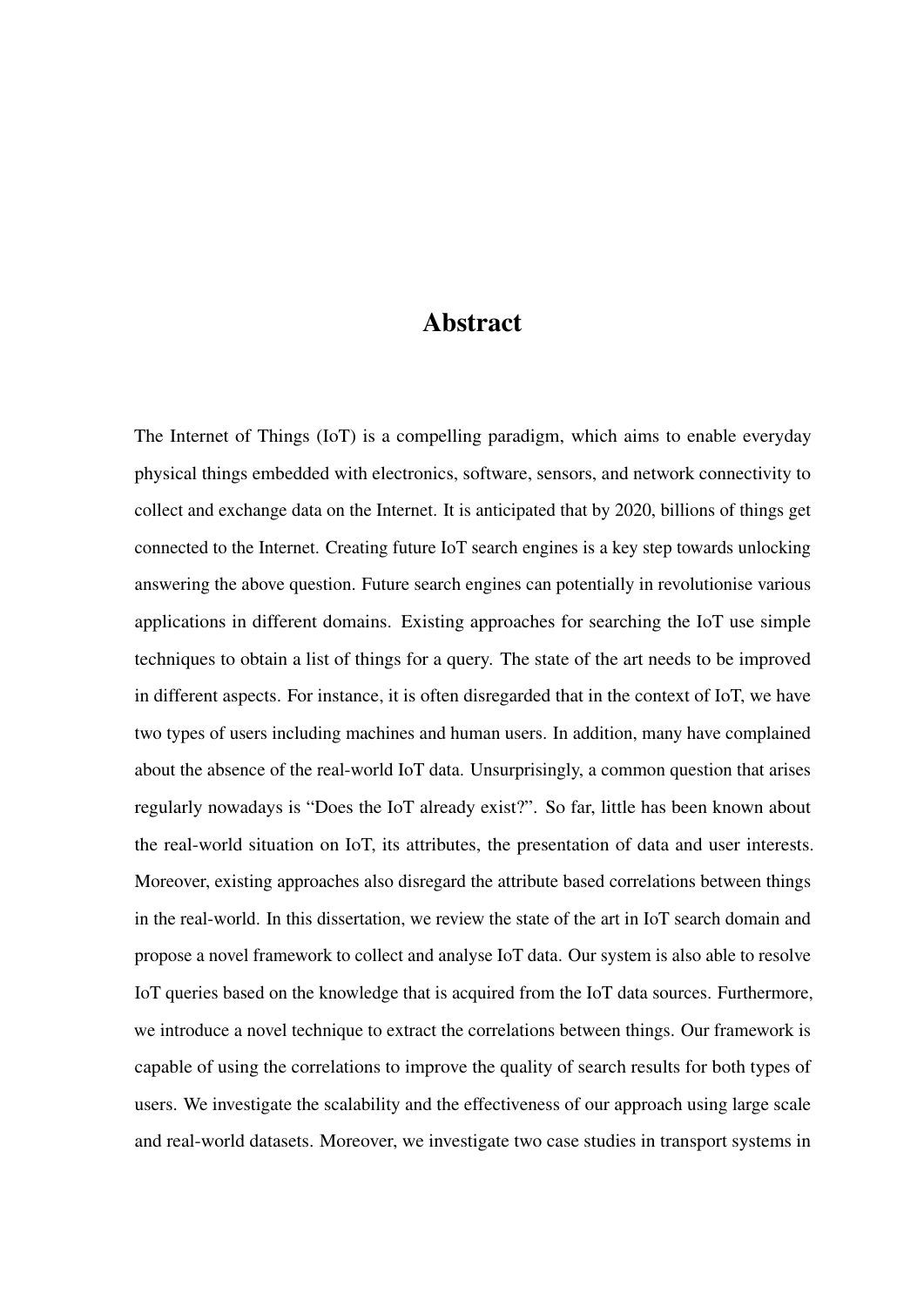our research. The first case study, challenges the complex problem of taxi ridesharing in the context of smart cities. The second case study, involves a real-time prediction method for flight delays based on the IoT sourced data.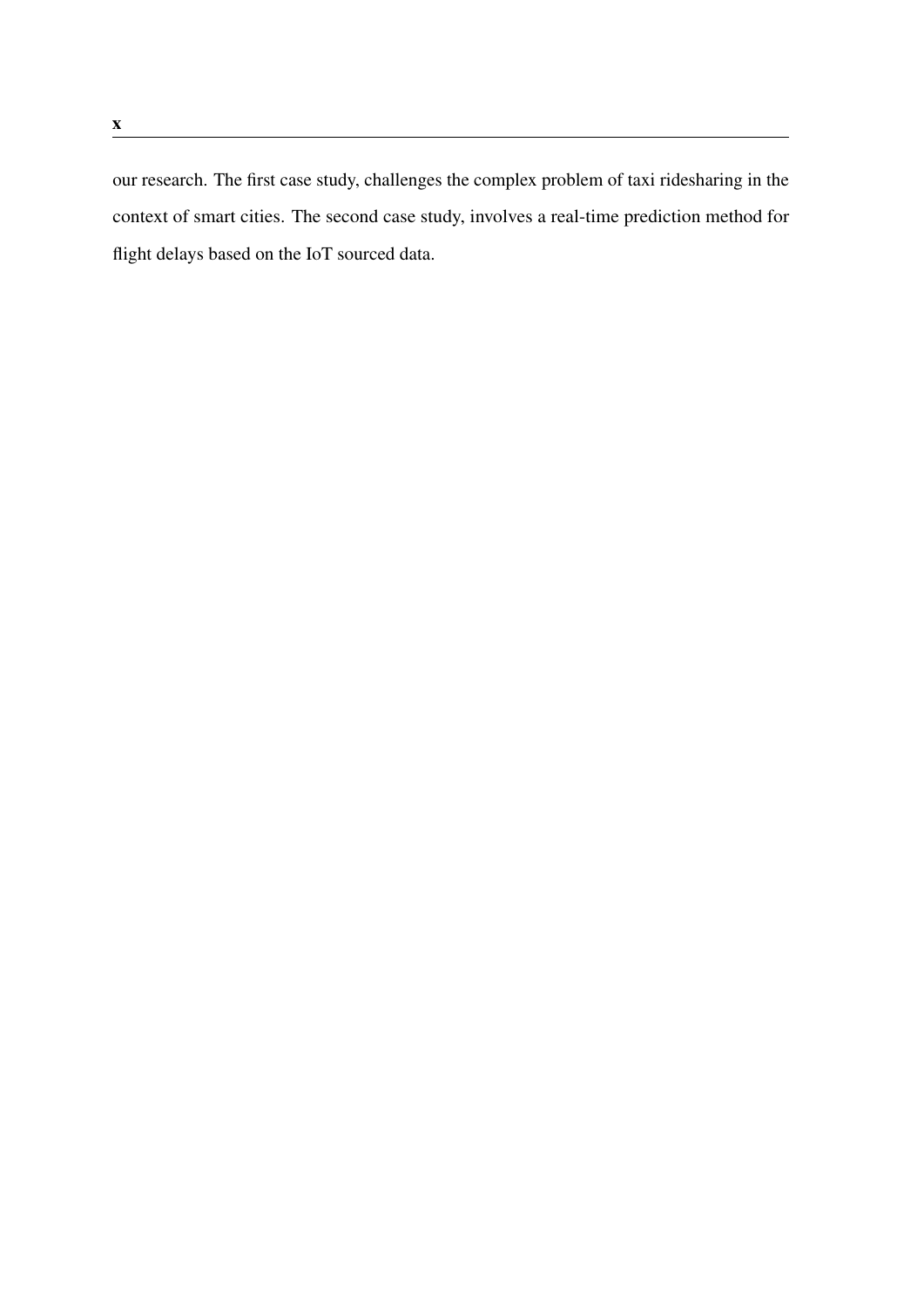# Table of contents

|              | List of figures<br>xvii |                                                         |  |  |
|--------------|-------------------------|---------------------------------------------------------|--|--|
|              |                         | <b>List of tables</b><br>xxi                            |  |  |
| $\mathbf{1}$ |                         | <b>Introduction</b><br>$\mathbf{1}$                     |  |  |
|              | 1.1                     | 3                                                       |  |  |
|              | 1.2                     | 7                                                       |  |  |
|              | 1.3                     | 9                                                       |  |  |
|              |                         | 1.3.1<br>10                                             |  |  |
|              |                         | 1.3.2<br>10                                             |  |  |
|              |                         | 1.3.3<br>11                                             |  |  |
|              |                         | 1.3.4<br>Pattern Matching for Correlation Graphs<br>11  |  |  |
|              |                         | 1.3.5<br>Intent-Oriented Search: Taxi Ridesharing<br>12 |  |  |
|              |                         | 1.3.6<br>12                                             |  |  |
| 1.4          |                         | 12                                                      |  |  |
|              | 1.5                     | 15                                                      |  |  |
| 2            |                         | <b>Crawling the IoT Data</b><br>19                      |  |  |
|              | 2.1                     | 22                                                      |  |  |
|              |                         | 2.1.1<br>22                                             |  |  |
|              |                         | 2.1.2<br>24                                             |  |  |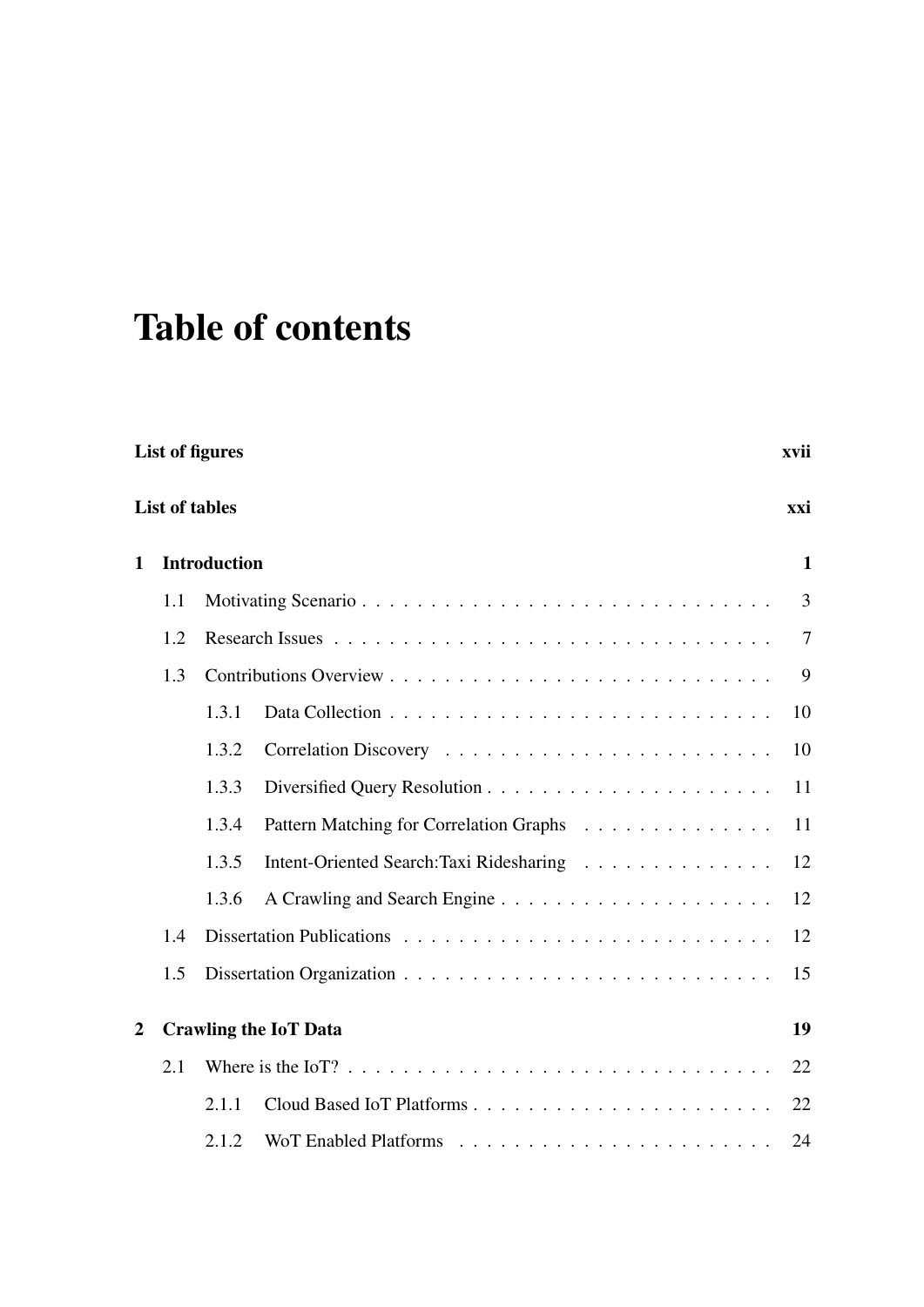|   |     | 2.1.3 | Web Mapping Enabled Data Sources           | 24 |
|---|-----|-------|--------------------------------------------|----|
|   | 2.2 |       |                                            | 25 |
|   |     | 2.2.1 |                                            | 27 |
|   |     | 2.2.2 |                                            | 28 |
|   | 2.3 |       |                                            | 30 |
|   |     | 2.3.1 |                                            | 30 |
|   |     | 2.3.2 |                                            | 32 |
|   |     | 2.3.3 |                                            | 44 |
|   | 2.4 |       |                                            | 45 |
|   |     | 2.4.1 |                                            | 45 |
|   |     | 2.4.2 |                                            | 46 |
|   |     | 2.4.3 |                                            | 47 |
|   | 2.5 |       |                                            | 49 |
|   | 2.6 |       |                                            | 51 |
| 3 |     |       | <b>Interlinking IoT Resources</b>          | 53 |
|   | 3.1 |       |                                            | 56 |
|   |     | 3.1.1 |                                            | 57 |
|   |     | 3.1.2 | Framework Architecture and System Entities | 57 |
|   |     | 3.1.3 |                                            | 61 |
|   |     | 3.1.4 |                                            | 64 |
|   | 3.2 |       |                                            | 66 |
|   |     | 3.2.1 |                                            | 68 |
|   |     |       |                                            |    |
|   |     | 3.2.2 |                                            | 72 |
|   |     | 3.2.3 |                                            | 72 |
|   | 3.3 |       |                                            | 73 |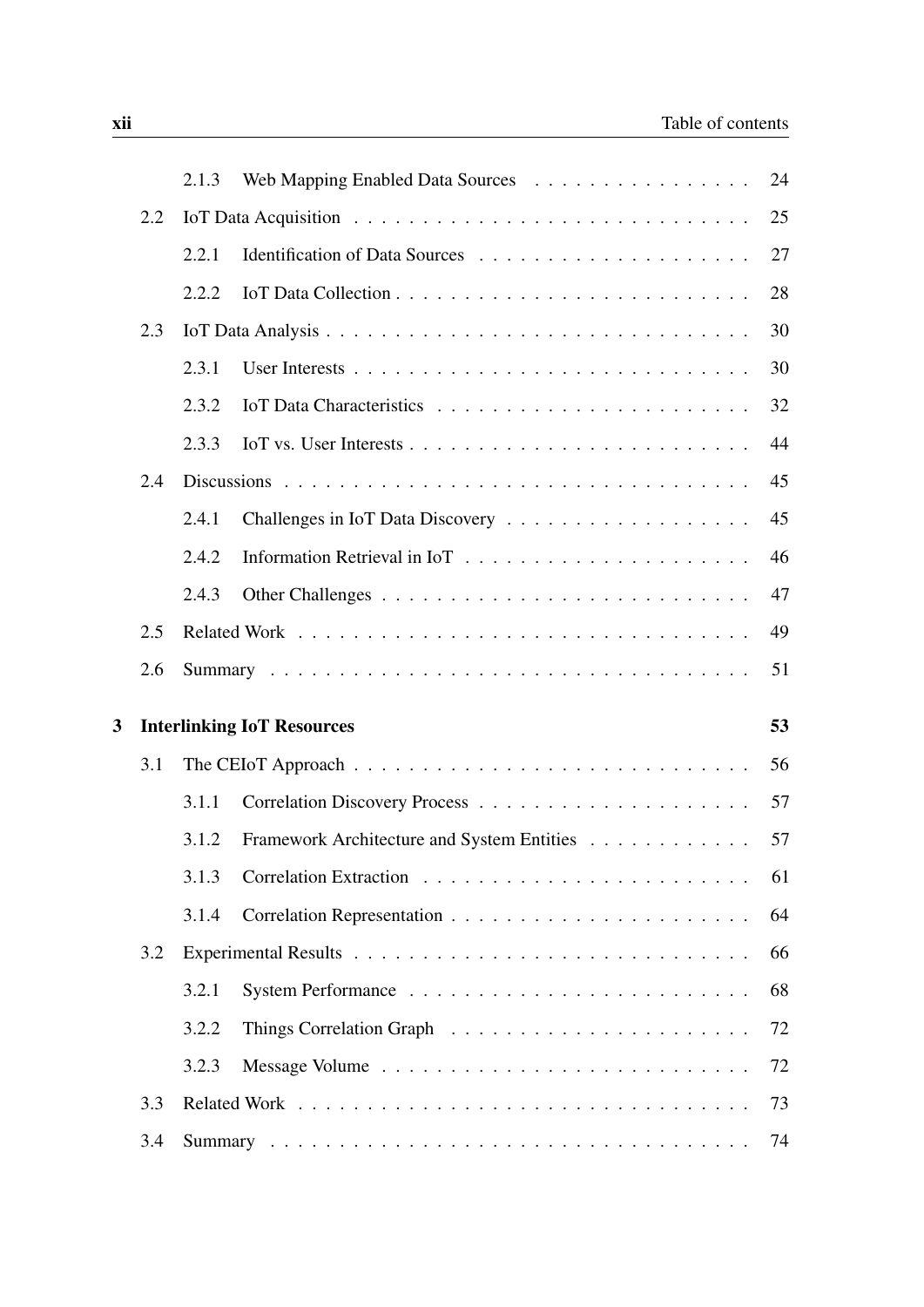| $\overline{\mathbf{4}}$ |     | <b>Pattern Matching for Things Correlation Graphs</b>                               | 77  |  |  |  |
|-------------------------|-----|-------------------------------------------------------------------------------------|-----|--|--|--|
|                         | 4.1 | 82                                                                                  |     |  |  |  |
|                         | 4.2 | The Naive Approach $\ldots \ldots \ldots \ldots \ldots \ldots \ldots \ldots \ldots$ | 83  |  |  |  |
|                         | 4.3 |                                                                                     | 85  |  |  |  |
|                         |     | 4.3.1                                                                               | 85  |  |  |  |
|                         |     | 4.3.2                                                                               | 87  |  |  |  |
|                         | 4.4 |                                                                                     | 88  |  |  |  |
|                         |     | 4.4.1                                                                               | 89  |  |  |  |
|                         |     | 4.4.2                                                                               | 93  |  |  |  |
|                         | 4.5 |                                                                                     | 96  |  |  |  |
|                         |     | 4.5.1                                                                               | 96  |  |  |  |
|                         |     | 4.5.2                                                                               | 100 |  |  |  |
|                         |     | 4.5.3                                                                               |     |  |  |  |
|                         | 4.6 |                                                                                     |     |  |  |  |
|                         | 4.7 |                                                                                     |     |  |  |  |
| 5                       |     | <b>Diversifying Top-</b> <i>k</i> Query Matches                                     | 111 |  |  |  |
|                         | 5.1 |                                                                                     |     |  |  |  |
|                         |     | 5.1.1                                                                               |     |  |  |  |
|                         |     | 5.1.2                                                                               |     |  |  |  |
|                         | 5.2 |                                                                                     |     |  |  |  |
|                         |     | 5.2.1                                                                               |     |  |  |  |
|                         |     | 5.2.2                                                                               |     |  |  |  |
|                         |     | 5.2.3                                                                               |     |  |  |  |
|                         | 5.3 |                                                                                     |     |  |  |  |
|                         |     | 5.3.1                                                                               | 123 |  |  |  |
|                         |     | 5.3.2                                                                               |     |  |  |  |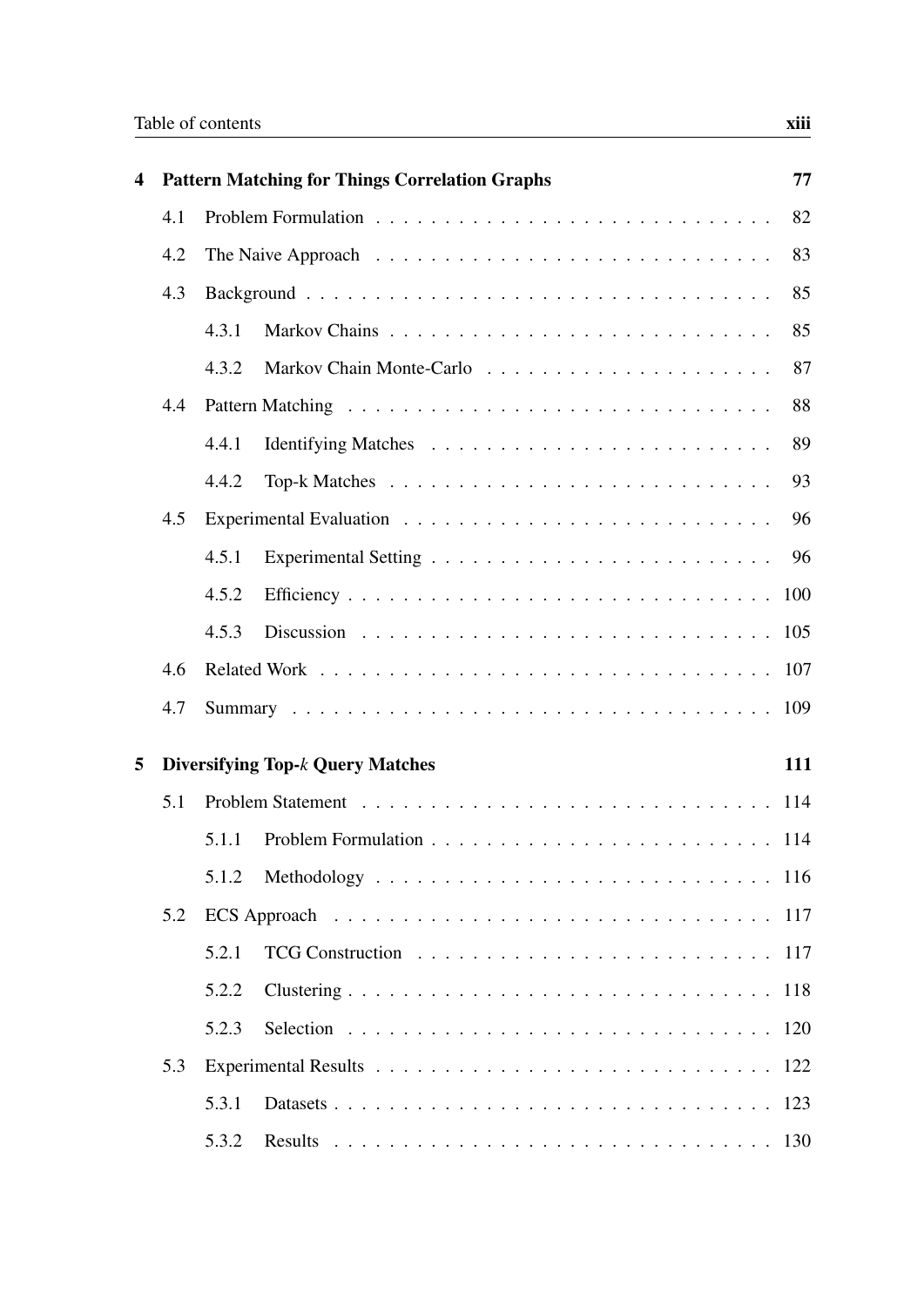|   | 5.4 |       |                                                              |     |
|---|-----|-------|--------------------------------------------------------------|-----|
|   |     | 5.4.1 | Search Based on Social Relationships 133                     |     |
|   |     | 5.4.2 |                                                              |     |
|   | 5.5 |       |                                                              |     |
| 6 |     |       | <b>Intent Based Search: A Case Study in Taxi Ridesharing</b> | 137 |
|   | 6.1 |       |                                                              |     |
|   |     | 6.1.1 |                                                              |     |
|   |     | 6.1.2 |                                                              |     |
|   | 6.2 |       |                                                              |     |
|   | 6.3 |       |                                                              |     |
|   |     | 6.3.1 |                                                              |     |
|   |     | 6.3.2 |                                                              |     |
|   |     | 6.3.3 |                                                              |     |
|   | 6.4 |       |                                                              |     |
|   |     | 6.4.1 |                                                              |     |
|   |     | 6.4.2 |                                                              |     |
|   |     | 6.4.3 |                                                              |     |
|   |     | 6.4.4 |                                                              |     |
|   | 6.5 |       |                                                              |     |
|   |     | 6.5.1 |                                                              |     |
|   |     | 6.5.2 |                                                              |     |
|   |     | 6.5.3 | Uncertainty in Spatio-Temporal Data 173                      |     |
|   | 6.6 |       |                                                              |     |
|   |     |       |                                                              |     |
| 7 |     |       | ThingSeek: An Enriched Interface for IoT Search Engine       | 177 |
|   | 7.1 |       |                                                              | 179 |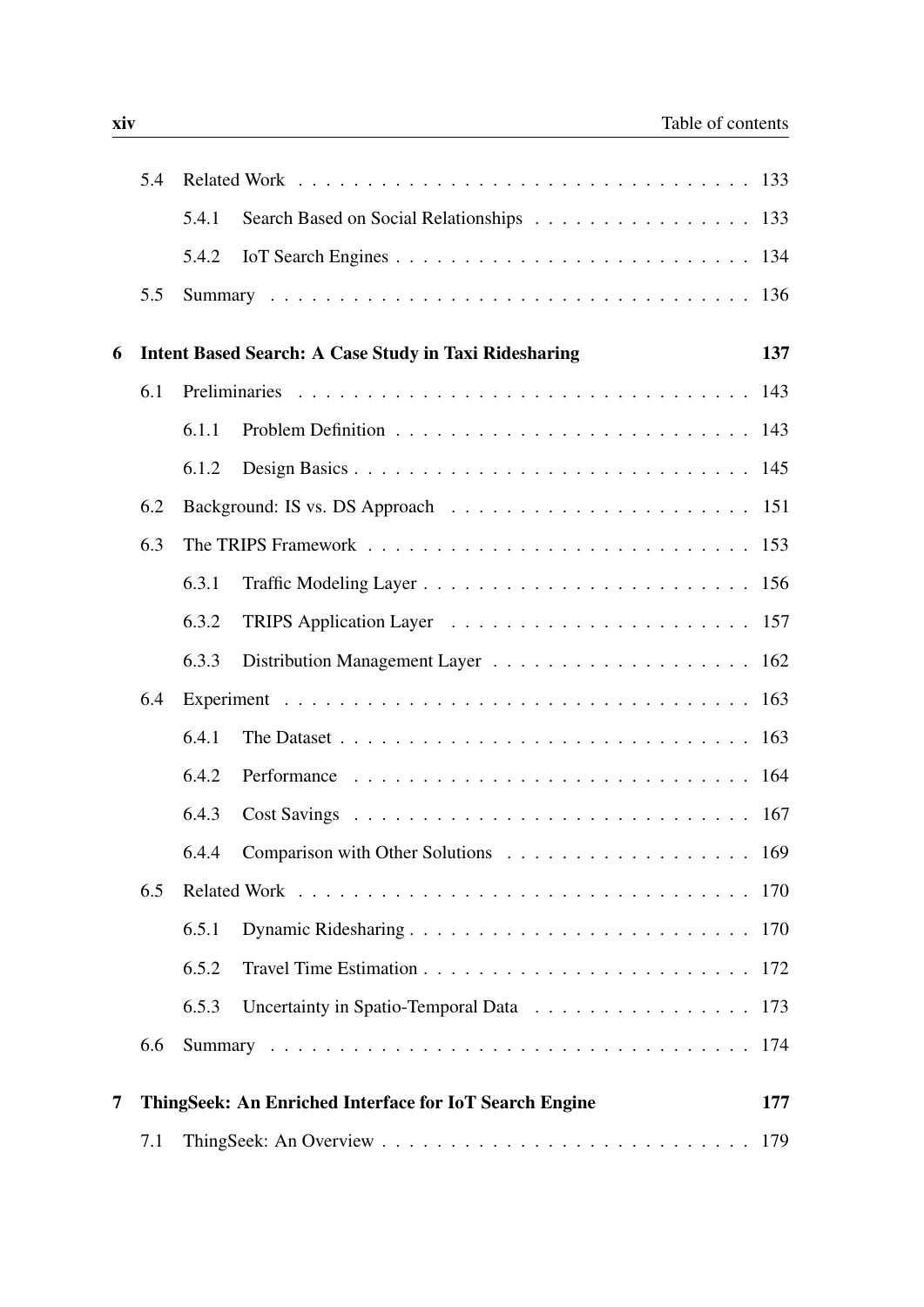|   |                                    | 7.1.1             |                                                     |     |  |  |
|---|------------------------------------|-------------------|-----------------------------------------------------|-----|--|--|
|   |                                    | 7.1.2             |                                                     |     |  |  |
|   | 7.2                                |                   |                                                     |     |  |  |
|   |                                    | 7.2.1             |                                                     |     |  |  |
|   |                                    | 7.2.2             |                                                     |     |  |  |
|   |                                    | 7.2.3             |                                                     |     |  |  |
|   | 7.3                                |                   | ThingSeek in Application: Flight Delay Analysis 187 |     |  |  |
|   |                                    | 7.3.1             |                                                     |     |  |  |
|   |                                    | 7.3.2             |                                                     |     |  |  |
|   | 7.4                                |                   |                                                     |     |  |  |
|   | 7.5                                |                   |                                                     |     |  |  |
| 8 |                                    | <b>Conclusion</b> |                                                     | 199 |  |  |
|   | 8.1                                |                   |                                                     |     |  |  |
|   | 8.2                                |                   |                                                     |     |  |  |
|   |                                    |                   |                                                     |     |  |  |
|   | <b>References</b>                  |                   |                                                     | 205 |  |  |
|   | Appendix A Curriculum Vitae<br>223 |                   |                                                     |     |  |  |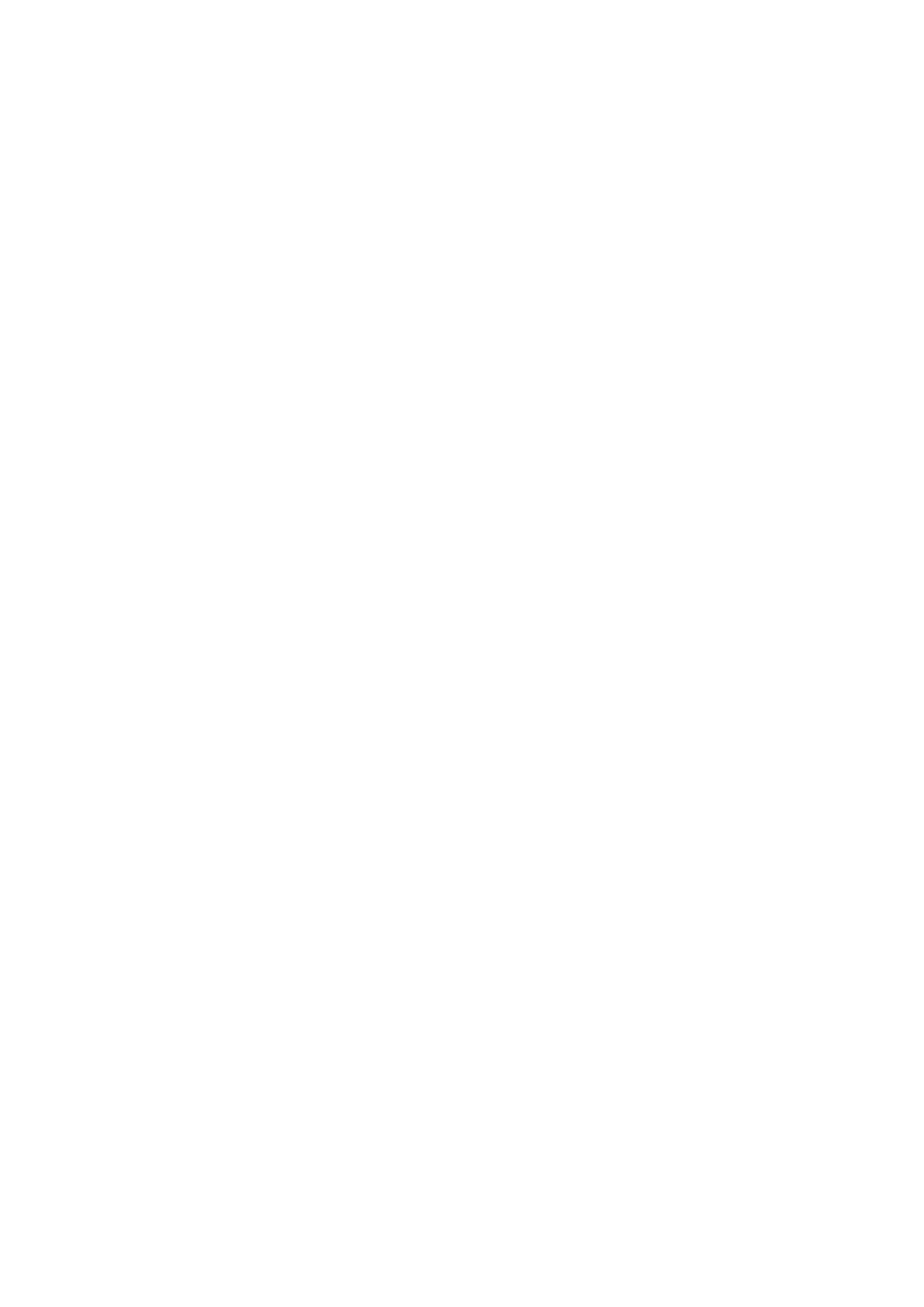# List of figures

| 1.1 |                                                                                       | $\overline{4}$ |
|-----|---------------------------------------------------------------------------------------|----------------|
| 2.1 | Illustration of the sequential-spatial access to things data $\dots \dots \dots$      | 26             |
| 2.2 |                                                                                       | 31             |
| 2.3 |                                                                                       | 31             |
| 2.4 | The distribution of things trajectories on a map $\ldots \ldots \ldots \ldots \ldots$ | 33             |
| 2.5 |                                                                                       | 34             |
| 2.6 |                                                                                       | 36             |
| 2.7 | Comparison of the densities of the query logs and IoT data                            | 37             |
| 2.8 |                                                                                       | 38             |
| 2.9 |                                                                                       | 41             |
| 3.1 |                                                                                       | 54             |
| 3.2 |                                                                                       | 58             |
| 3.3 |                                                                                       | 59             |
| 3.4 |                                                                                       | 62             |
| 3.5 |                                                                                       | 66             |
| 3.6 |                                                                                       | 69             |
| 3.7 | Characteristics of the data set and the final results                                 | 70             |
| 3.8 | CLOR graphs for connections with different thresholds                                 | 71             |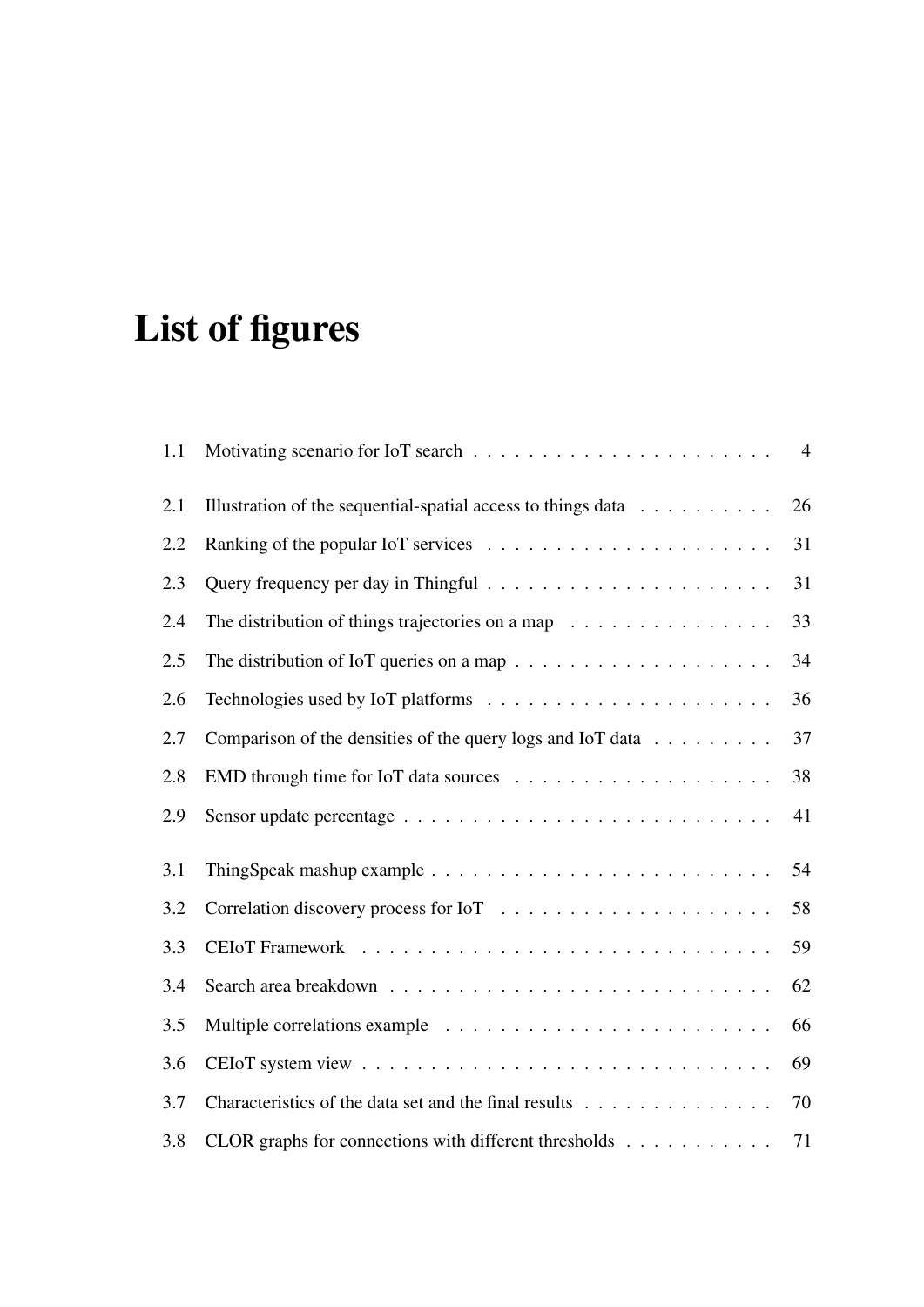| 4.1 | 79                                                                                            |
|-----|-----------------------------------------------------------------------------------------------|
| 4.2 | 92                                                                                            |
| 4.3 | 98                                                                                            |
| 4.4 | 100                                                                                           |
| 4.5 |                                                                                               |
| 4.6 | Matching results for the second experiment 102                                                |
| 4.7 |                                                                                               |
| 4.8 | 104                                                                                           |
| 4.9 |                                                                                               |
| 5.1 |                                                                                               |
| 5.2 |                                                                                               |
| 5.3 | Distribution of query keywords from Thingful dataset 122                                      |
| 5.4 |                                                                                               |
| 5.5 | Visualization of different selection methods on the trajectory dataset 127                    |
| 5.6 |                                                                                               |
| 5.7 | Distribution of 3D location data for weather stations 129                                     |
| 5.8 | Experimental results for IoT search results diversification 131                               |
| 6.1 |                                                                                               |
| 6.2 |                                                                                               |
| 6.3 |                                                                                               |
| 6.4 |                                                                                               |
| 6.5 | Symmetric vs. asymmetric extensions of search 158                                             |
| 6.6 | Availability of the index for all origins and destinations 164                                |
| 6.7 | The results of the experimental evaluation $\dots \dots \dots \dots \dots \dots \dots$<br>165 |
| 6.8 |                                                                                               |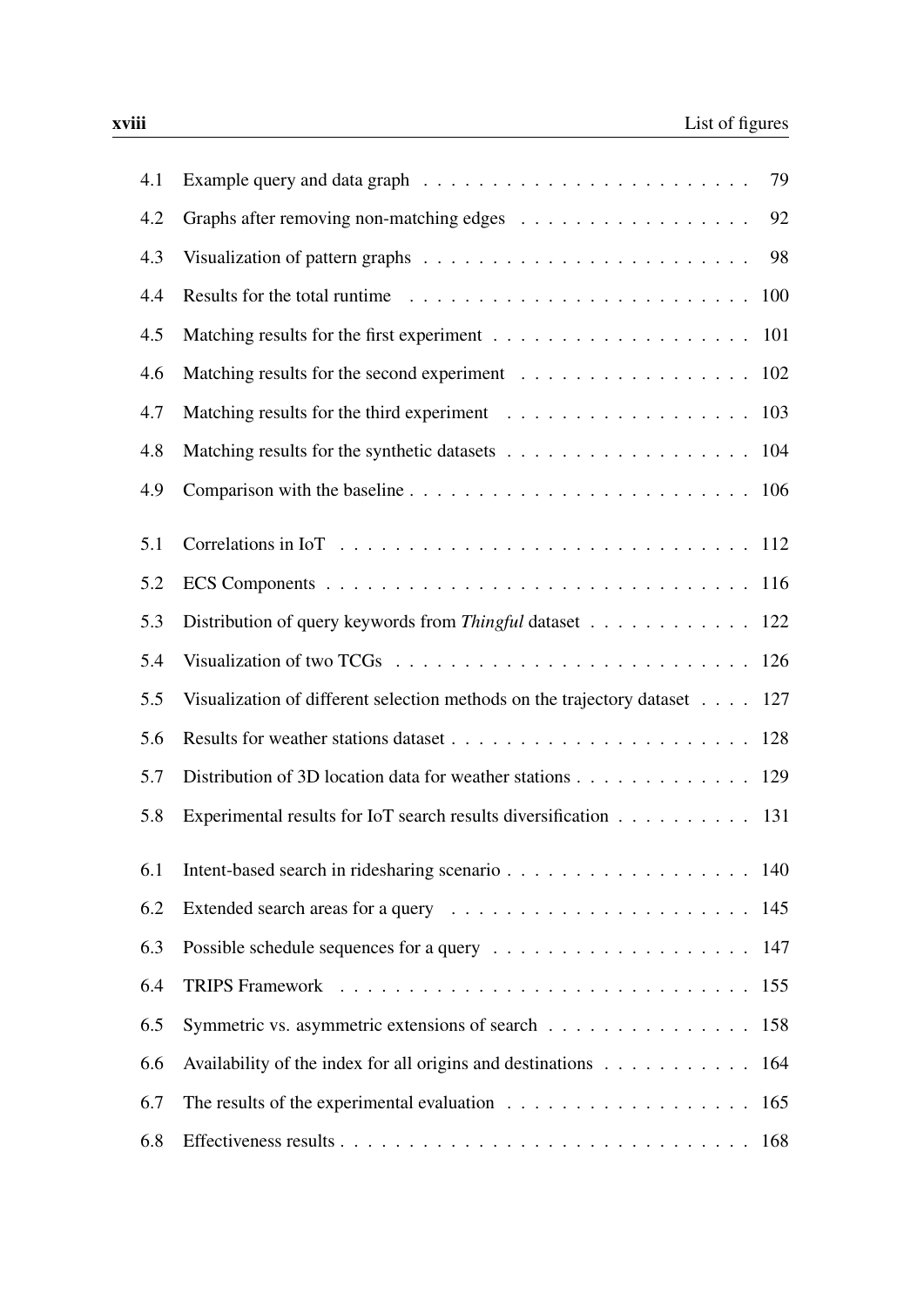|     | 7.1 Architecture of the ThingSeek crawler engine 180         |  |
|-----|--------------------------------------------------------------|--|
|     |                                                              |  |
| 7.3 | Query resolution for smart things in ThingSeek framework 185 |  |
| 7.4 |                                                              |  |
| 7.5 | Features affecting flight delays from each source 188        |  |
|     |                                                              |  |
|     |                                                              |  |
| 7.8 |                                                              |  |
|     | 7.9 Delay at departure performance for airlines 192          |  |
|     | 7.10 Delay at departure performance for airports 193         |  |
|     |                                                              |  |